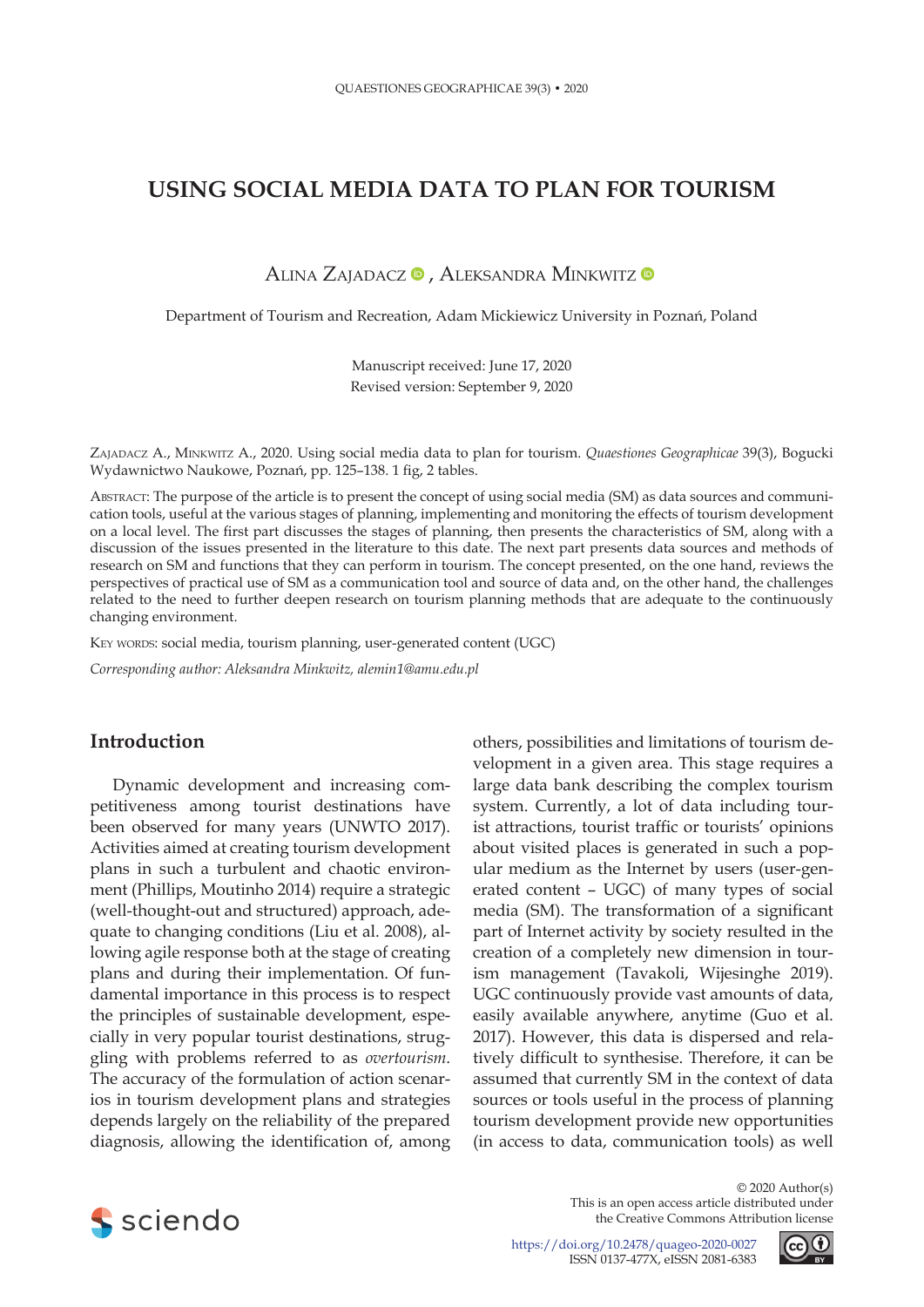as create many methodical challenges (Dinis et al. 2019, Sigala et al. 2019). As Sigala et al. (2019) point out the topic of using data generated in SM in the process of planning tourism development is poorly understood. So far, many studies have examined how big data is transforming for-profit firms (Günther et al. 2017). Limited research has so far pointed out the use and impact of big data on the management and the work of governmental, nonprofit organisations (Kim et al. 2014, Lavertu 2016) such as economic development agencies or Destination Management Organisation (DMO) preparing tourism development plans at various spatial scales. This knowledge gap is important given the functions that these agencies and organisations perform. They do not only support individual economic factors, but can also primarily alter the wider economies and societies in which they operate, e.g. by improving well-being, growing employment, supporting sustainability and liveability (Sigala et al. 2019).

#### **Aims, methods and data sources**

The aim of the article is to present the concept of using SM as data sources and communication tools, useful at particular stages of planning tourism development on a local level, based on a review of literature relating to SM in tourism. The first part discusses the basic stages of the tourism development planning and the characteristics of SM. Based on a review of the literature, an attempt was made to answer the following questions:

- 1.  $Q_1$  what research problems exist in regards to SM as a tourism-planning tool?
- 2.  $Q_2$  what are the possibilities and limitations of the use of SM as a data bank and social communication tools at various stages of tourism planning on a local scale?

Table 1. Numbers of journal articles by journal.

| Journal title                                                          | Article<br>number |
|------------------------------------------------------------------------|-------------------|
| Annals of Tourism Research                                             | 37                |
| Journal of Hospitality and Tourism Manage-<br>ment                     | 18                |
| Journal of Hospitality, Leisure, Sport and<br><b>Tourism Education</b> | 5                 |
| Journal of Outdoor Recreation and Tourism                              | 4                 |
| Tourism Management                                                     | 145               |
| <b>Tourism Management Perspectives</b>                                 | 32                |



Fig. 1. Publication numbers by year.

The review was made using bibliometric analysis. Searches were performed in the *Science Direct* database among titles, keywords and abstracts. We used keywords (often found in publications in the field of SM and tourism): social media, online reviews, yelp, web 2.0, new media, user-generated content, tourism 2.0, TripAdvisor, Facebook, eWOM. We collected 241 articles from the year 2006 to 2019 published in six journals recognised as opinion forming for research in the field of tourism (Table 1).

Publications of SM-related research in tourism have a relatively short history. The first publications were in 2007 and the number was growing in the analysed period (Fig. 1). From 2007 to 2011 there were a few publications. After 2012 there was rapid growth, resulting in 196 articles from the 213 collected. In 2019, there were 54 publications.

## **The planning process of tourism development**

Contemporary concepts of tourism planning, based on sustainable development, assume an important role of social consultations, taking into account, in particular, the opinions of tourists, residents, entrepreneurs and institutions involved in the tourism development process (Zajadacz 2017). The planning process is a cycle based on the diagnosis of conditions for tourism development, formulation of strategic goals, selection of optimal development scenarios and their implementation and evaluation of the achieved effects. Fletcher (2005) distinguishes nine stages of planning, which are:

- 1. the initial stage, preparation of tests,
- 2. setting strategy goals,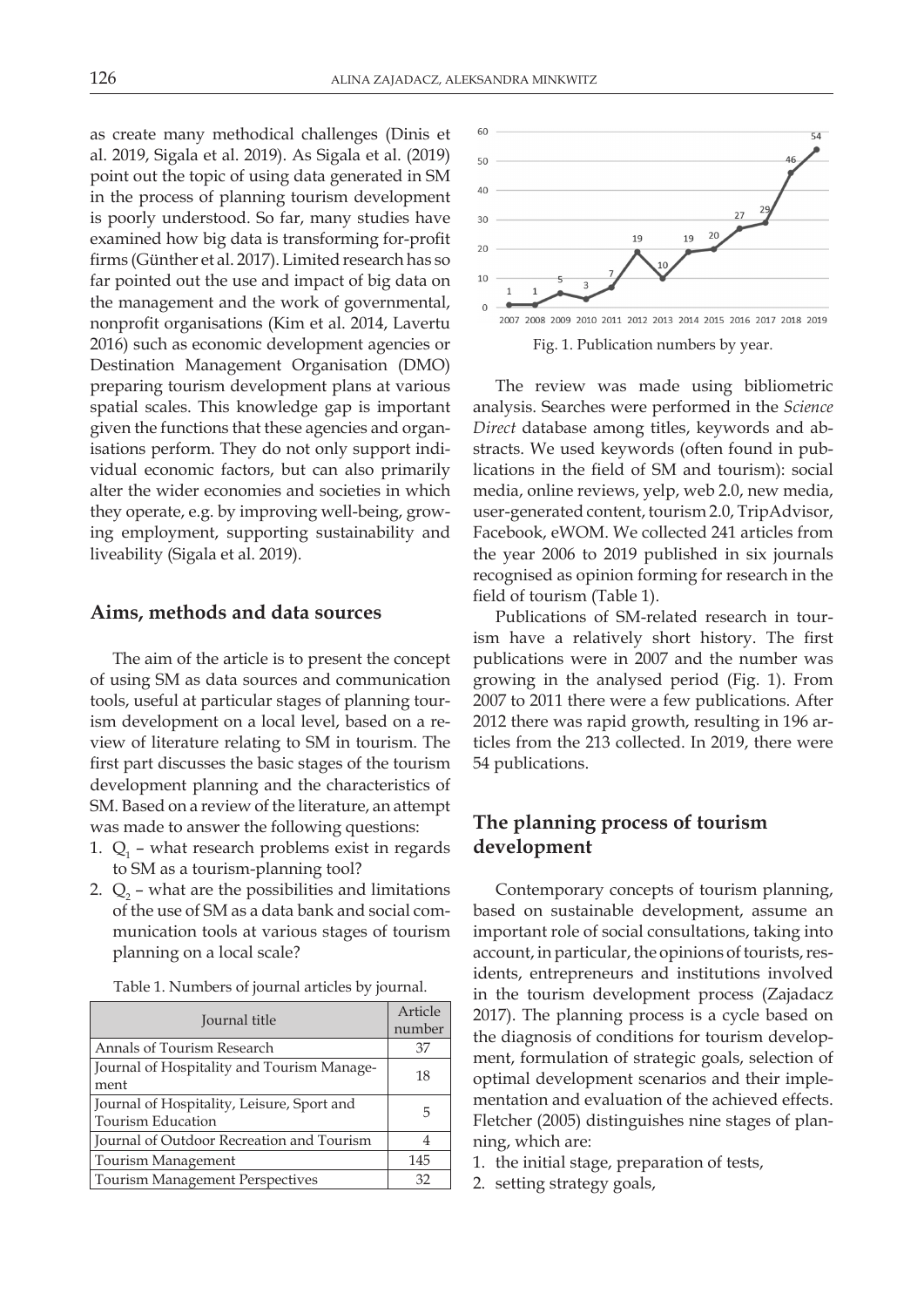- 3. review of secondary data,
- 4. collection of primary data,
- 5. secondary and primary data analysis,
- 6. policy initiation, formulation of an action plan,
- 7. recommendations,
- 8. implementation, and
- 9. monitoring, evaluation and verification of activities.

The preliminary stage consists of determining the place of tourism among development priorities and includes consultations with local communities, authorities and enterprises. The effect is to establish the attitude of the entities to the development of the tourism function and to determine whether there is a need to create a strategy for its development. Setting the strategy's goals includes determining the effects to be achieved through the development of tourism (Tribe 2016). The goal should be accompanied by building and implementing strategies at later stages of planning. For example, the goal may be to increase employment or develop luxury tourism, dedicated to people with high incomes. The set goals should be measurable and cannot be contradictory.

An overview of existing data allows systematising the current state of knowledge. Its implementation is crucial because it prevents duplication of data, which can generate additional unnecessary costs and time. As a secondary data bank, SM generated data is increasingly used to assess tourism potential. An example of this type of research related to one aspect of the tourist potential, which is the image of the place, are the studies conducted by McCreary et al. (2019). Their authors, based on photo analysis, with regard to the universality of the method used, stated that the study demonstrates the feasibility of qualitatively utilising SM data as a rather rapid and lowcost process to determine the key components of specific visitors' destination image (McCreary et al. 2019). In addition, other authors emphasise the usefulness of photography analysis in SM. As stated by Richards and Friess (2015), SM data, particularly geo-tagged photographs, are spatially explicit and contain visual information that can be used to infer cultural use. Similarly, Sonter et al. (2016) found a significant and positive relationship between photos uploaded to the SM site Flickr and survey visitation rates in relation to conserved lands. Combining georeferenced

photos volunteered by SM users with view shed analysis presents a unique opportunity to evaluate the landscape qualities and visible attributes associated with high valued areas (Yoshimura, Hiura 2017, Van Berkel et al. 2018). Also Wood et al. (2013) conclude that the crowd-sourced information (big data from Flickr) can indeed serve as a reliable proxy for empirical visitation rates. This new approach offers opportunities to understand which elements of nature attract people to locations around the globe and whether changes in ecosystems will alter visitation rates.

The phase associated with the collection of primary data includes the supplementation of information gaps created after the review of primary data (Jennings 2010). Research may concern such issues as the characteristics of tourist traffic, accommodations, tourist attractions or education and training needs. The created data bank should be characterised by the complexity and continuity of data collection. This results in the necessity for the constancy of the collection and storage methodology, as well as continuous development allowing for the inclusion of new sources as they arise. The data analysis is the basis for determining the tourism potential of the destination and includes four basic issues: asset assessment, tourist market analysis, development planning and analysis of the impact of the plan implementation on the destination status. The scope of analyses should include both quantitative and qualitative research.

Formulating the policy and action plan includes creating alternative development strategies. The individual options are then evaluated in terms of costs, economic, environmental and socio-cultural benefits as well as problem areas. The selected plan is prepared to the full extent and forms the basis for the formulation of the operating policy. The recommendation stage is a period of dialogue between the authorities and experts in the field of tourism. Discussions select noteworthy issues, and those of minor importance are eliminated. This leads to the final shape of the development plan. During the implementation phase, special attention should be paid to the gradual introduction of the plan and the observation of phenomena that may be a cause for concern. It is also important to use methods that allow public debate on implemented changes. Monitoring, evaluation and verification of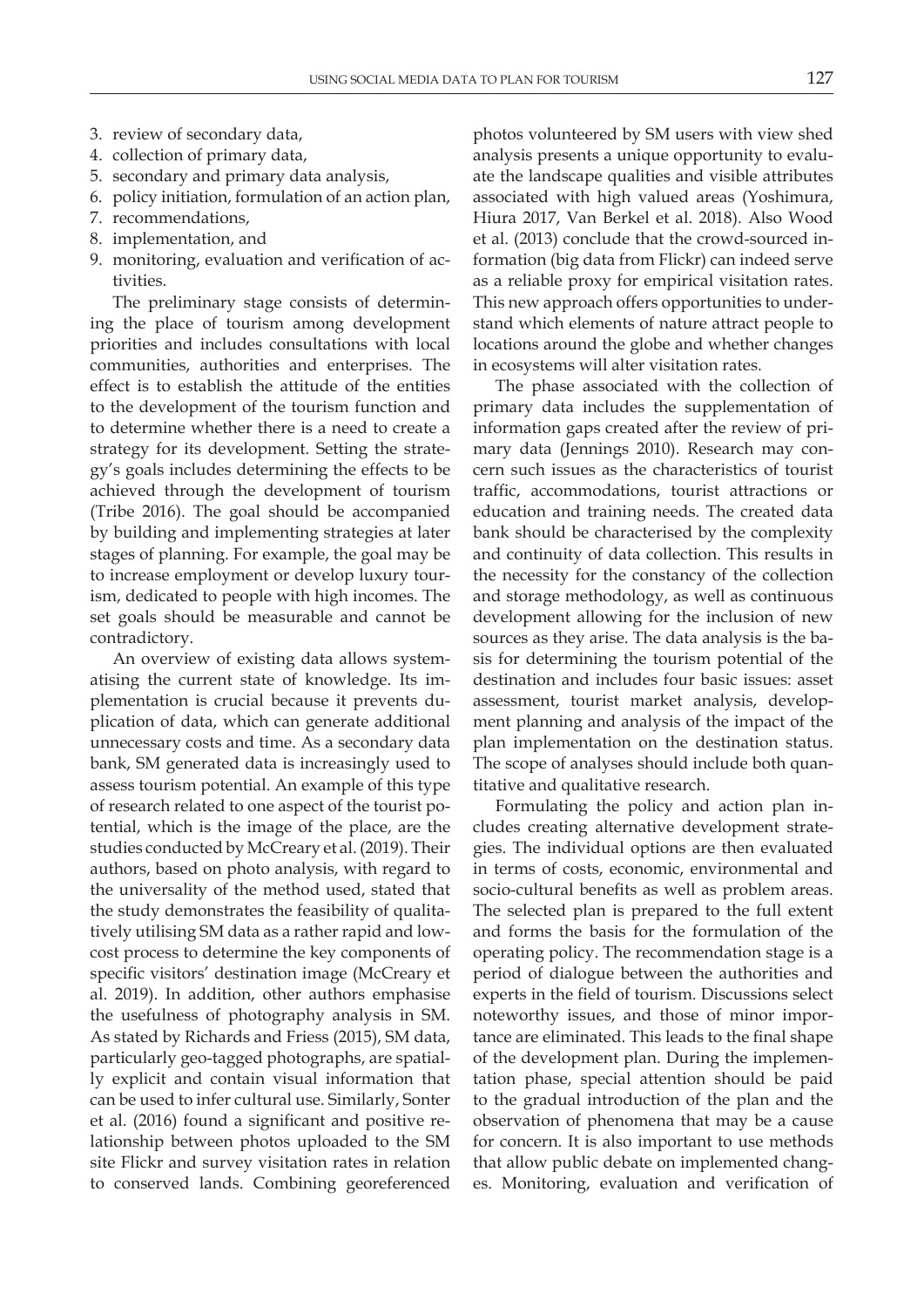activities are used to detect any deviations from the planned development path. It is important here to assess the impact of the exceptions that exist on the implementation of the plan. Planning teams should monitor all internal and external factors and react if necessary, creating recommendations for entities implementing the plan.

The whole process of planning and implementing the adopted strategy implies information needs. These data is necessary in order to (Sigala et al. 2019):

- 1. justify the expenditure of scarce public sector resources by local governments, or indeed any tier of government,
- 2. provide an evidence base on progress towards economic development goals,
- 3. help local government agents to better allocate funds across economic development plans by monitoring and evaluating their impact and return on investment,
- 4. assist in the management of economic development funds by assisting local governments to monitor their performance and impact and take appropriate corrective actions,
- 5. assist economic development practitioners to select the most appropriate and effective strategies in order to achieve their economic development goals, and
- 6. build momentum in economic development efforts by creating knowledge of local success that can be shared with businesses, the community and other key stakeholders.

The results of research carried out by McCreary et al. (2019) demonstrate how a qualitative analysis of SM data that reveal visitors' destination image can be used to enhance destination planning and marketing. In turn, Yung et al. (2003) found that place names can be a successful place to start conversations regarding the political meanings of place. Extending this same logic, planners can capitalise on the power of images in place-based management (Allen et al. 2009, EPA 2020) by displaying visitor-derived images of a place to elicit conversation during public planning processes in tourism destinations. McCreary et al. (2019) suggest that tourism providers to monitor changes in destination image and visitors' relationships with the destination can use UGC. With data that are consistently geo-tagged, destination managers may also track spatial patterns of visitor movements and destination images over time.

The main problems faced by planner teams are, first, the collection and analysis of a data bank (especially at the stage of diagnosis) and, second, the lack of tools enabling efficient public consultations of a wide range. Both in the first and the second cases, Internet sources gain popularity, in particular, SM. However, using this type of big data can also be associated with many problems. Recent study (Beer et al. 2018) identified the following barriers that inhibit economic development agencies to use big data in their operations:

- 1. limited skills in the manipulation and interpretation of big data, including familiarity with and capacity to use data sets and technology platforms/data sources,
- 2. tightly constrained staff time to work on data analysis and the development of measures,
- 3. budget restrictions for performance measurement,
- 4. concerns over the reliability, security and ethical use of big data, and
- 5. government and agency silos restricting access to data.

Moreover McCreary et al. (2019) noticed many restrictions on the use of SM as a database. They are related to the representativeness of the data and the possibility of generalising the results as the themes presented here pertain to that narrow section of individuals represented by Instagram users. For example, there is concern about the 'social and spatial representativeness' of UGC data, as many Instagram users are between 18 and 29 years old (Dischinger et al. 2007). Additionally, as other researchers utilising UGC have identified, there are some individuals who will not be inclined to post, such as those who are participating in a hands-on experience such as fishing, and can or would not use their phone to capture an image at that moment (Wood et al. 2013). The fact that the data collected do not represent all of the relevant information should be the in minds of the researchers who should present a convincing argument of how the missing data may or may not affect their analysis (Metaxas, Mustafaraj 2014). Understanding the antecedents of the tourists' use of these technologies is considered to be crucial for organisation managers and destination policymakers (Parra-López et al. 2011). With the current state of knowledge, UGC should be integrated with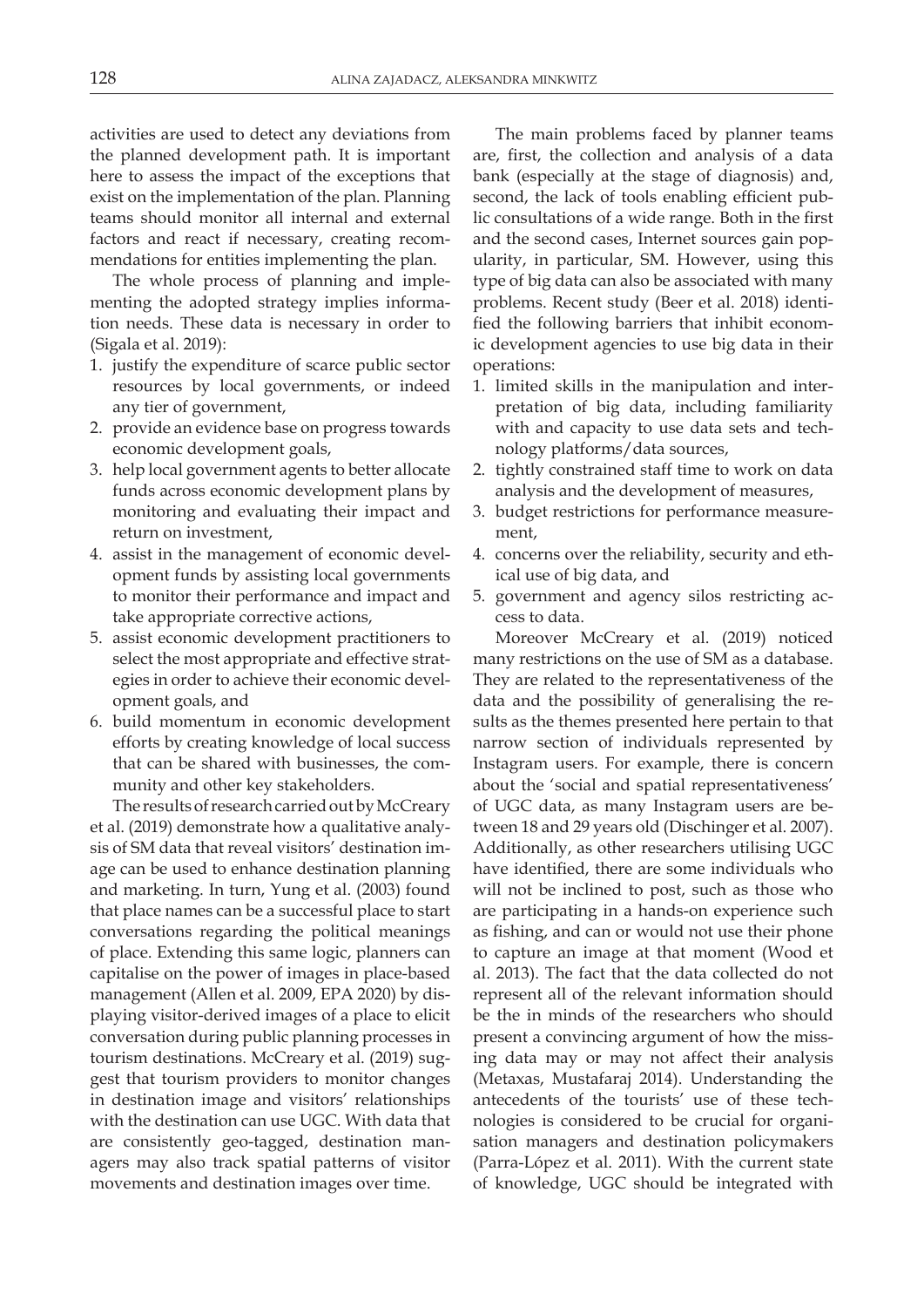other data during destination planning or marketing efforts; it can be used to identify the key attributes of a place that can be assessed through more generalisable research designs and methods. Information needs of economic development agencies and DMO represent and have to satisfy the needs of many stakeholders (e.g. elected members of council, taxpayers, (tourism) firms, governments at all levels, associations, trade unions), who have various (and sometimes conflicting) interests. Balancing the priorities and needs of these various stakeholders is not easy, though the provision of performance evidence is important for achieving the former (Sigala et al. 2019). SM is increasingly used as big data to fulfil these information needs. In addition to many advantages of this type of database presented inter alia by Metaxas, Mustafaraj (2014) and Sigala et al. (2019), it is not without risks and limitations (e.g. privacy, ethical and accuracy/reliability issues) (Raguseo 2018).

### **Social media in tourism**

Kaplan and Haenlein (2010) define SM as *a group of Internet-based applications that build on the ideological and technological foundations of Web 2.0 and that allow the creation and exchange of user-generated content*. Thus, like the authors of other definitions (Zeng et al. 2010, Fischer, Reuber 2011, Fotis et al. 2011, Kietzmann et al. 2011, Dabner 2012) they indicate the product of SM activity – UGC. SM as the source of big data has many advantages from the point of view of teams preparing tourism development plans. Big data is spatially and time based, as well as complex, i.e. generated from various users and sources. The characteristics of big data (Gandomi, Haider 2015, Lehrer et al. 2018) can significantly address the information needs for economic development measurement. Analytically, technology advances (sensors, SM, web-based tools) generate data in high volumes (large-scale data), at high velocity (high-speed real time data), in wide variety (data variability in the form of e.g. soft and hard data, text-based data and numerical data) and with a high level of veracity (multiple interpretations and a lot of 'noise', e.g. big data quality and reliability) (Sigala et al. 2019). Other advantages of content generated in SM include important

information for the tourism economy, omitted in official statistics (e.g. about accommodation provided under Couchsurfing, Airbnb, or Uber services); in addition big data can support citizen/ stakeholder engagement in economic development performance measurement by crowdsourcing data collection (Sigala et al. 2019). Günther et al. (2017) identified two additional features of big data that can help organisations realise value from big data. These features (namely portability and interconnectivity) related to the organisational context of big data are used rather than their technological features. A review of the articles indicates that users are eager to share their experiences on the Internet, including travel experiences (Fotis et al. 2011). The entries generated by them constitute a set of data that, after prior arrangement, can be a valuable source of information on consumer preferences in the tourism market (Polańska, Wassilew 2015). In a rapidly changing society, it is necessary to constantly analyse the generated data streams because it is possible to catch signals indicating the emergence of a new trend from the emerging information noise (Brynjolfsson, McAfee 2012). The literature analysis indicated the thematic areas of SM functioning, which could be a valuable source of data useful at particular stages of tourism planning. They are:

- 1. the behaviour of tourists, making a decision on a tourist trip,
- 2. satisfaction and dissatisfaction of tourists,
- 3. image management,
- 4. reliability and usefulness of the opinion.

Research on the impact of SM on tourists' behaviour mainly involved looking for patterns of conduct, selection of places and products. Particular attention was paid to the hotel industry, links between feelings and user reviews were examined (Geetha et al. 2017), differences between independent and chain hotels (Banerjee, Chua 2016) and business travellers' ratings (Radojevic et. al. 2018), as well as differences in device from which they were added (Mariani et al. 2019) and in the utility of general and particular online hotel ratings (Park, Nicolau 2017). Research topics also referred to the decision-making process at the planning stage (Vermeulen, Seegers 2009, Grimm, Needham 2012, Amaro, Duarte 2015, Narangajavana et al. 2017, Liu et al. 2018), implementation (Wu, Pearce 2014) and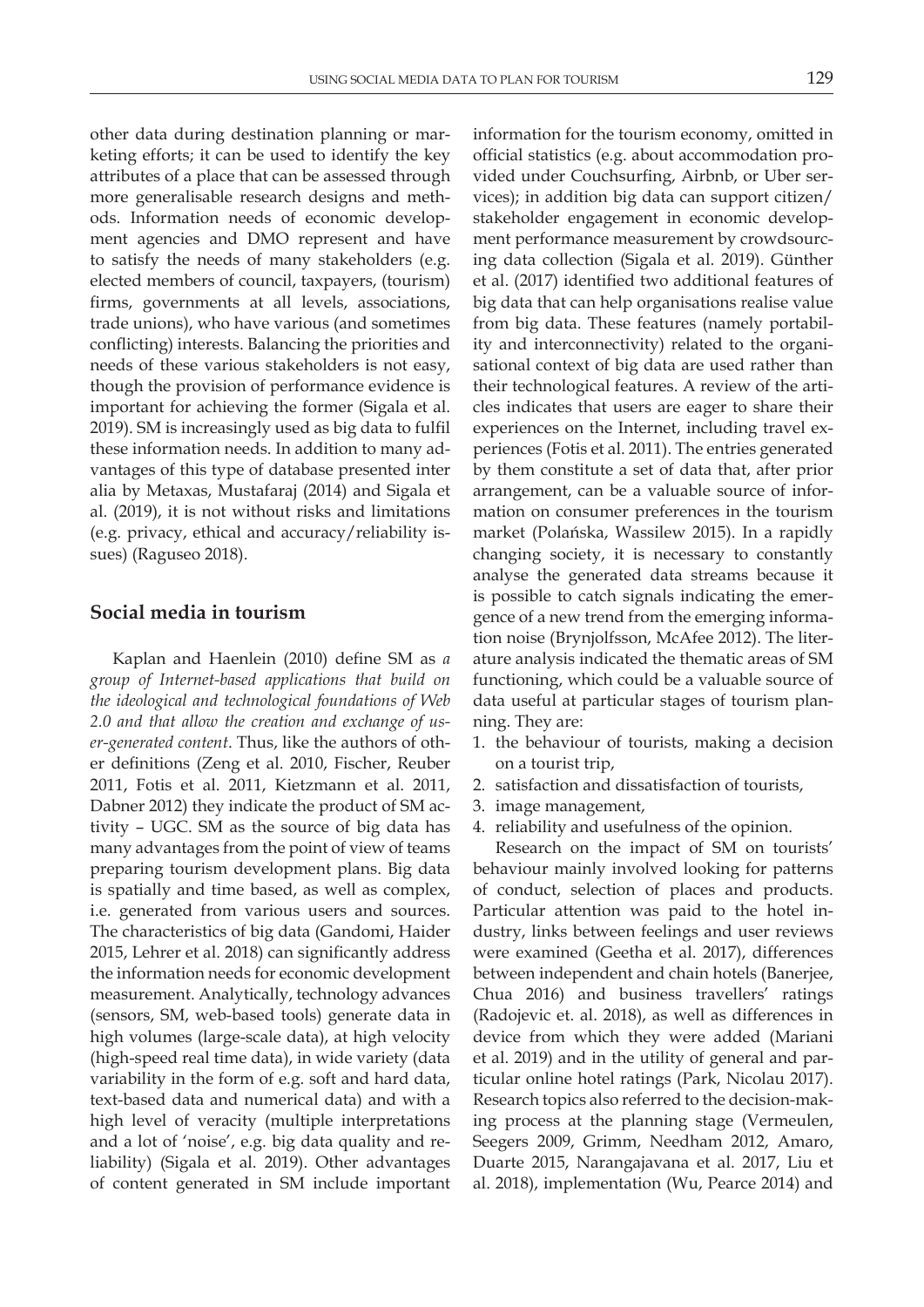travel coverage (Lee, Hu 2005, Wu et al. 2014, Hu et al. 2019). Issues related to the motives of using SM (Ayeh et al. 2013, Munar, Jacobsen 2014, Ukpabi, Karjaluoto 2018), the impact of reviews on the choice made (Vermeulen, Seegers 2009, Jacobsen, Munar 2012, Amaro, Duarte 2015), the problem of information overload (Fang et al. 2016), the importance of reviews in the decision-making process (Papathanassis, Knolle 2011) and their impact on formulating expectations (Lee, Gretzel 2012, Önder, Marchiori 2017) were discussed. A relatively new trend is research devoted to photography. They related to the phenomena associated with photographing and sharing images in SM (Lo et al. 2011), such as self-presentation (Dinhopl, Gretzel 2016, Lyu 2016, Nikjoo, Bakhshi 2019), or the phenomenon of photographing food (Wong et al. 2019). The subject of many studies on SM is satisfaction as well as dissatisfaction of users. The research focused on dissatisfaction related to hotel guests' dissatisfaction (Liu et al. 2017), experiences in wildlife tourism (Prakash et al. 2018), as well as the impact of responses to negative comments on consumer confidence (Levy et al. 2013, Sparks et al. 2016, Li et al. 2017). On the other hand, satisfaction surveys focused mainly on online review management (Nguyen, Coudounaris 2015) and linking the expectations created by SM with the real tourist offer (Narangajavana et al. 2017). The image of a tourist destination is more and more dependent on information generated by tourists, residents and entrepreneurs (Llodrà-Riera et al. 2015). SM is becoming an increasingly popular marketing tool for destination and image management. The research included the impact of reviews on image management (Phillips et al. 2015, Baka 2016, Lui et al. 2018) and the role of residents in creating it (Uchinaka et al. 2019). In terms of destination marketing, the users' involvement in tourist brands was examined (Cabiddu et al. 2014, Harrigan et al. 2017). An important often discussed in the literature issue in the context of SM is the credibility of the published content. Research in this matter concerns such areas as the consequences of false opinions (Filieri et al. 2015) or features of reliable opinions (Filieri 2016). The issue of the usefulness of opinions (Liu et al. 2015) and the motives for publishing them was also discussed (Munar, Jacobsen 2014, Liu et al. 2019a).

### **Social media as a data bank**

The development of the Internet has resulted in the emergence of new research methods adapted to its specificity. One of them is netnography, which adapts ethnographic research techniques to study communities and cultures emerging on the Internet and uses publicly available content as part of a research sample (Kozinets 2010). This method is mainly based on field research, with a certain degree of participation and interaction with the online community (Woodside et al. 2007). Netnography provides information about consumers' patterns of online behaviour, revealing their hidden desires, experiences and expectations (Tavakoli, Wijesinghe 2019). Content published by SM users is varied in form (Giglio et al. 2019). Recognising them is important because it determines how they will be collected, stored and analysed. Research in the field of tourism mainly concerns opinions published by travellers in the form of star ratings (Lee, Gretzel 2012, Park, Nicolau 2015, Moro et al. 2017, Lui et al. 2018), reviews (Muchazondida, Markwell 2014, Wong, Qi 2017, Yan et al. 2018) as well as photographs (Lo et al. 2011, Kim, Stepchenkova 2015, Dinhopl, Gretzel 2016, Lyu 2016, Agustí 2018, Nikjoo, Bakhshi 2019, Wong et al. 2019). The analysis of the star rating is carried out using advanced mathematical models (Torres et al. 2014). They allow, among others, to explain how ratings affect sales and revenue (Ye et al. 2009), what is the relationship between the ratings and traffic volume on the website (Zhang et al. 2010) or the segmentation of the users (Kirilenko et al. 2019).

Reviews published by SM users are analysed using text mining methods. These methods are aimed at extracting keywords from the unstructured text data (e.g. user comments), as well as analysing the correlation between them. This allows for the identification of behavioural patterns and provides relevant information on the behaviour and interaction between people (Moro et al. 2017). The tests can be carried out manually or by a computer, while the research sample for manual analysis is much more limited (Levy et al. 2013, Mankad et al. 2016), and the result largely depends on the expert's knowledge (Zhou et al. 2014). Simple computer methods are limited to extracting the list of the most common words, without examining the correlation between them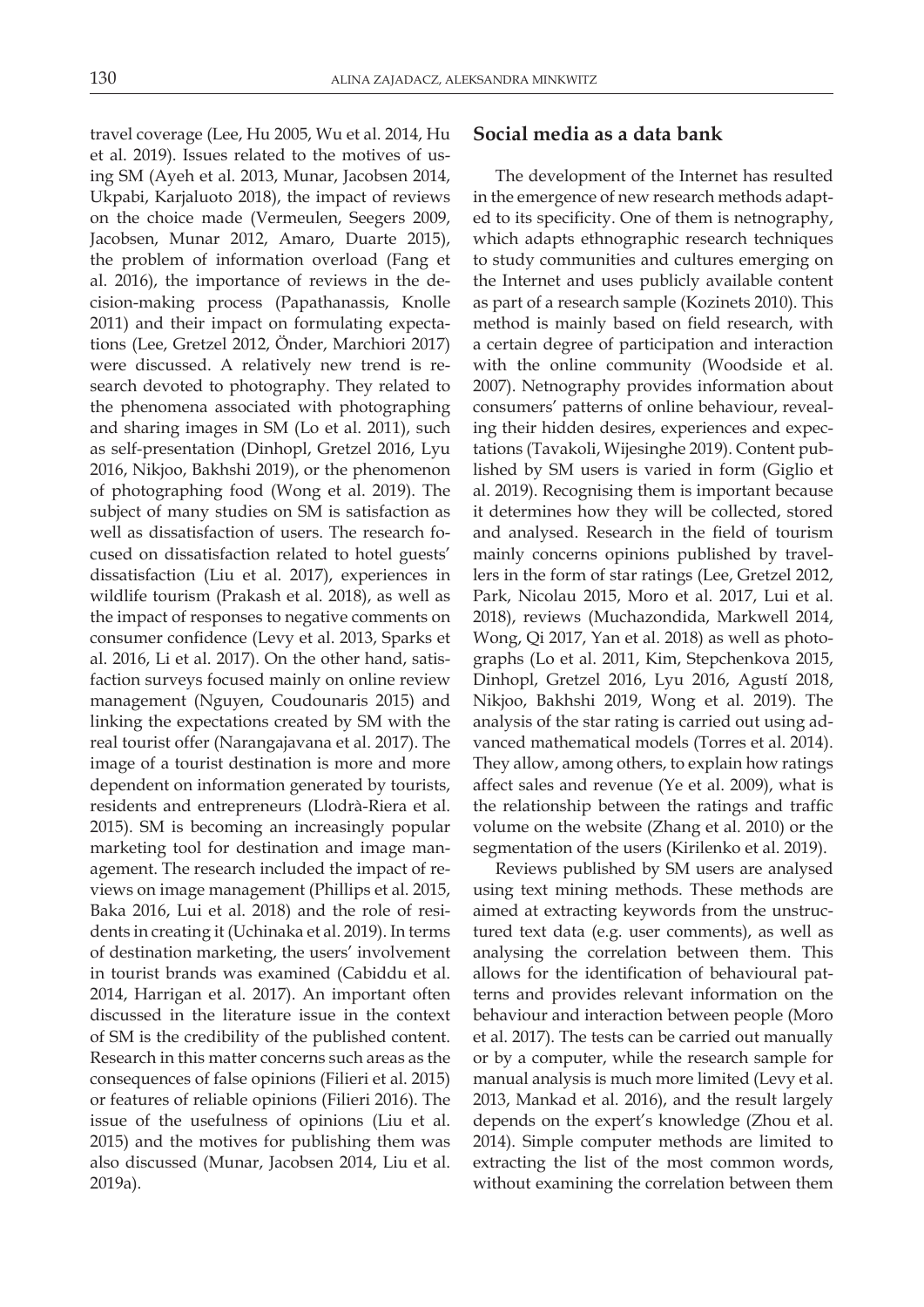(Lee, Hu 2005, Li et al. 2013b). The result is that the conclusions can often be unclear and confusing (Büschken, Allenby 2016). More advanced methods, such as the Latent Dirichlet Allocation method, allow recognising the correlation between words (Guo et al. 2017). A relatively new trend in the analysis of SM is the study of the content of photographs made available on social networks. Due to the specificity of this format, the analysis is done manually and with a limited sample. The feature of data generated on social networking sites is a high degree of dispersion, which causes difficulties in their collection and analysis using standard statistical software (Muñiz, Schau 2011). Resources with such characteristics are referred to as big data (Snijders et al. 2012). Big data seems to be strongly related to the existing methods of data analysis; however, there are several features that constitute a new challenge. These include volume, velocity and variety (Cuesta et al. 2013).

Although the collection and storage costs have significantly decreased in recent years, the rapid increase in the amount of data is still a big problem. In 1992, daily 100 GB of data was generated, in 1997 this amount of data appeared in every hour and in 2002 already in every second. It is estimated that in 2018, every second the world will be enriched by 50,000 GB of data (Marr 2018). In times when an immediate response to emerging trends is important, such an impressive growth of data is a separate issue. The speed here refers both to the rate of increase of the abundance of the previously defined database with new records and to the addition of new sources appearing at any time. Quick response allows you to observe events almost when they occur. Big data is characterised by a large diversity, and it allows integrating data from separate sources, each of which is described by its own semantics. These can be, for example, data from GPS, social networks or transaction data. The challenge is to combine all data sets together so that they can be simultaneously analysed within one logical model. Data obtained from SM can be analysed in many ways, each of which requires the use of appropriate tools. The ratings that users give products on the rating portals can be collected in the form of a quantitative database. Acquiring these data and organising them allows obtaining information about the degree of satisfaction with individual services.

Many portals, apart from the general assessment of the facility, allow adding partial grades, which allow obtaining more detailed information about the object or the user adding opinions. The Booking.com portal evaluates the hotel based on ratings regarding cleanliness, location or value for money, which allows for a more in-depth analysis, e.g. identification of the best location due to the opinions of guests visiting hotels. The Tripadvisor portal, by contrast, classifies reviews by the type of traveller, as well as by the season in which the object was visited. This provides relevant information about the consumer's profile, e.g. whether the restaurant is more likely to be visited by families with children or perhaps by people travelling for business purposes. Descriptive reviews are a separate scope for analysis. A characteristic feature of the content of the review is the occurrence of repeating words that are identifiable using appropriate tools for text exploration. Identifying the words-attributes for a given location makes it possible to recognise the features that have the greatest impact on tourist traffic. Modern software not only identifies characteristic words but also links between them. This tool is applicable when analysing a positive or negative image, thus allowing to identify areas that attract tourists, as well as those that cause their dissatisfaction (Nowacki 2017). Photos published by users can also be a valuable source of information. The value here is, first, the possibility of comparing photographs posted by tourist companies and those presenting the actual state, as well as the analysis of the substantive content of the photos, which allows understanding what object or action makes the place very popular. In addition, posting a photo in the review significantly increases its credibility of the opinion.

SM are increasingly used as tools for managing the image of a tourist destination. The SM marketing model is a relatively new issue. It derives from the theory of tribal marketing, based on the phenomenon of building groups around a specific brand (Cova, Cova 2002). It is readily used by enterprises present in SM to create socalled brand communities whose members have the opportunity to exchange views and interact with the producer (Grębosz et al. 2016). The phenomenon of the accumulation of users around brands in SM is increasingly used in the sale and distribution of tourist products. The advertising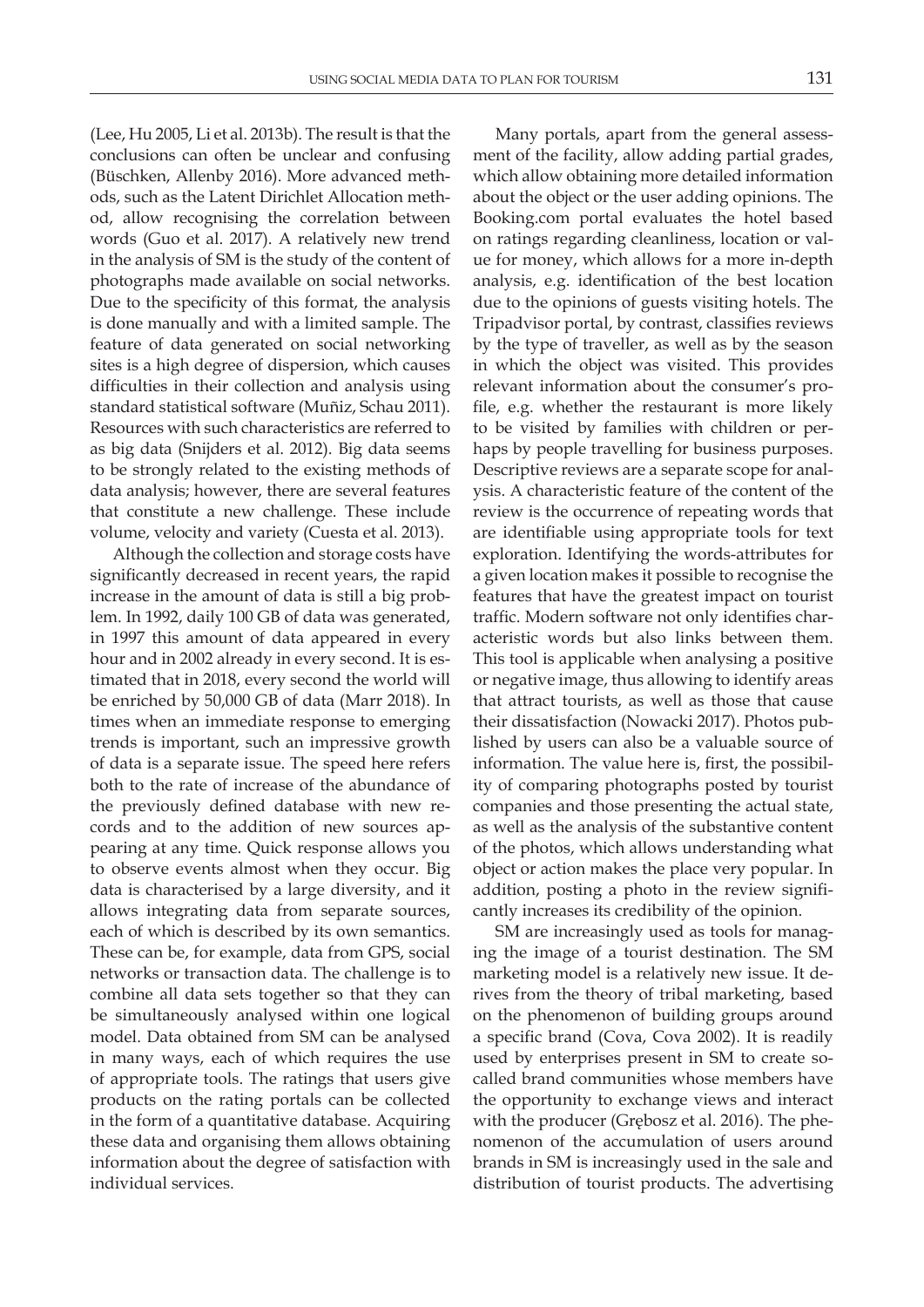campaign however should be multichannel, so that it is possible to reach as many groups of recipients as possible. The use of both social and traditional media results in higher efficiency than it does with the use of a single channel (Benckendorff et al. 2014). An example of such a campaign is marketing activities carried out on the Internet, which have met with so much interest among users that they have penetrated traditional media. Unusual and innovative advertising campaigns are readily commented on television news or radio broadcasts, thus gaining new recipients. The integrated marketing communication assumes that every communication channel has limitations, which campaign creators should be aware of (Duncan, Moriarty 1999).

## **Social media as a tool for social communication**

SM is an important channel of communication with consumers in the area of improving the product offer. An interactive dialogue carried out with the help of this channel allows the clients to be involved in the process of designing and testing new solutions (Polańska, Wassilew 2015). Consultations of this type should, however, be carried out under appropriate conditions so that the information provided is narrowed to the areas of interest (Aaby, Discenza 2006). Griffin (2013) distinguishes two aspects necessary to reach the hidden needs of the consumer and make him a co-creator in the process of developing product innovations:

- 1. consumer statements should relate to functions and be based on experience related to products that were previously used by them,
- 2. they should describe their impressions and indicate problems which occurred during use, and the persons conducting the research should ask about the context, conditions and ways of using the product.

Undoubtedly, this definition is included in reviews posted by users. Some portals, in addition to adding reviews, enable dialogue between users. Von Hippel (2008) points to the role of *key users* in the process of creating product innovations. Among those who speak online in a given thematic area, there are also those with high motivation to co-create the product and have the necessary

specialist knowledge. SM allows finding and contacting such users. Public consultations in the field of tourism development planning should involve a wide range of stakeholders, including residents, entrepreneurs and local organisations, and above all tourists. Especially valuable here are the opinions of people with extensive travel experience, which often manifests itself in high activity in tourist portals. These people can influence both the shaping of public opinion and the image of the tourist destination.

### **Discussion**

A literature review in the field of tourism issues, taking into account the use of SM as databases or communication tools, has shown that so far there are no examples of comprehensive use of SM at all stages associated with the process of planning tourism development on a local scale. Previous studies, the results of which have been presented in the analysed articles, have taken into account the problems corresponding to selected stages of creating plans or their implementation (Table 2).

The reasons for this can be argued both in the specifics of planning and the implementation of plans – it is a process consisting of many stages, for which different teams are usually responsible for the resolution. Therefore, the use of SM as databases as well as communication tools is also done by teams in relation to the constrained stage of the planning process. A separate issue is that how reality check studies (IEDC 2014) show that despite the importance of performance measurement, more than 30% economic development agencies do not measure their performance regularly. Research findings also provided the following reasons as to why organisations do not track their performance. Reasons refer not only to the difficulties of measurement studies but also to the deficiencies of data, methods and economic development agents to address measurement needs (Sigala et al. 2019).

On the other hand, scientific research of the entire planning process and implementation of tourism development plans and capacity utilisation in this priority of SM demand holistic and long-distance shots. Scientists, as demonstrated by the presented review of the literature, look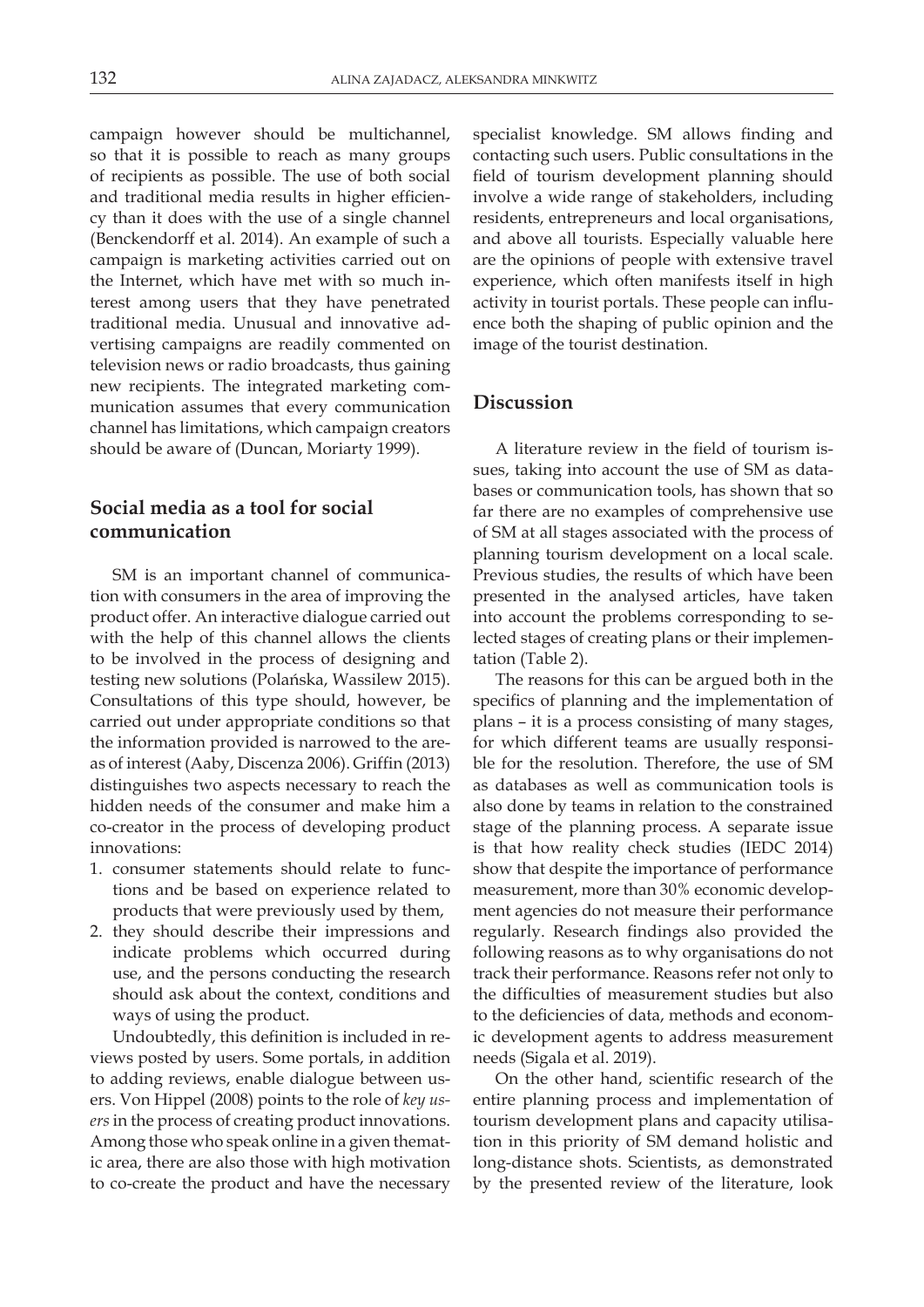| Planning stage                                                | SM function | Research topics                                                                                                                                      | Literature                                                                                                                                                                                   |
|---------------------------------------------------------------|-------------|------------------------------------------------------------------------------------------------------------------------------------------------------|----------------------------------------------------------------------------------------------------------------------------------------------------------------------------------------------|
| Preparing research,<br>setting strategy goals                 | DB, SC      | Recognising the needs for creat-<br>ing strategies                                                                                                   | Cabiddu et al. 2014, Önder, Marchiori<br>2017, Wang et al. 2017, Ziegler et al.<br>2018, Hu et al. 2019, Sinclair et al. 2019                                                                |
| Review of secondary<br>data                                   | $DB$        | Identification of demand charac-<br>teristics - tourists' opinions, sat-<br>isfaction with the current tourist<br>offer and tourist migration routes | Vermeulen, Seegers 2009, Li et al.<br>2013a, b, Cong et al. 2014, Liu et al. 2017,<br>Radojevic et al. 2018, Giglio et al. 2019,<br>Hu et al. 2019, Nikjoo, Bakhshi 2019,<br>Yan et al. 2019 |
| Collection of primary<br>data                                 | <b>SC</b>   | Identification of the main prob-<br>lems of tourism development                                                                                      | Boley et al. 2013, Cabiddu et al. 2014,<br>Cró, Martins 2017, Kirilenko et al. 2019                                                                                                          |
| Analysis of secondary<br>and primary data                     |             | Data analysis methods                                                                                                                                | Rong et al. 2012, Li et al. 2013a,b,<br>Stepchenkova, Zhan 2013, Chua et al.<br>2016, Wong, Qi 2017, Marine-Roig, Fer-<br>rer-Rosell 2018, Hu et al. 2019                                    |
| Policy initiation, formu-<br>lation of an action plan         | SC          | Informing about the assumptions<br>of the formulated action plan                                                                                     | Månsson 2011, Shao et al. 2016, Harrig-<br>an et al. 2017, Li et al. 2017                                                                                                                    |
| Recommendations                                               | <b>SC</b>   | Consultations on proposed devel-<br>opment scenarios                                                                                                 | Cabiddu et al. 2014, Harrigan et al. 2017,<br>Pantano et al. 2017, Mucha, Holder 2019                                                                                                        |
| Implementation                                                | <b>SC</b>   | Marketing activities                                                                                                                                 | Dijkmans et al. 2015, Llodrà-Riera et al.<br>2015, Lo, McKercher 2015, Mariani et al.<br>2016, Shao et al. 2016                                                                              |
| Monitoring, evalua-<br>tion and verification of<br>activities | DB, SC      | Assessment of the effects of the<br>implementation of the adopted<br>objectives for the development of<br>promoted tourism segments                  | Radojevic et al. 2015, Wang et al. 2017,<br>Wong, Qi 2017, Boley et al. 2018, Ma-<br>rine-Roig, Ferrer-Rosell 2018, Ziegler et<br>al. 2018, Liu et al. 2019b                                 |

Table 2. SM as a source of data and communication tools in tourism development planning.

DB, data bank; SC, social communication.

rather at specific problems related to the selected phase of the planning process. The specificity of SM is a separate problem, in which data is generated individually, in relation to individual, and usually at local scale. It causes the need to search for effective methods of data collection and synthesis. As Sigala et al. (2019) aptly noted organisations nowadays have access to more data than they actually know how to analyse and what to do with it. Considering the huge potential of SM as databases and communication tools useful in the tourism development planning process, at this stage of knowledge development, project teams dealing with the collection, analysis and synthesis of data covering all stages of the beaching process should be established. It is a challenge for both teams of scientists (shaping methodology and theory) and practitioners (testing developed theoretical and methodological frameworks in a specific practical context). The results of big data project teams should contribute to the development of research methodology as well as guaranteeing current useful knowledge for teams making decisions about the shape of created and implemented plans.

### **Conclusions**

The literature review showed that the main research problems that exist in regards to SM as a tourism planning tool were tourist behaviour and decision-making process, satisfaction and dissatisfaction, image management as well as credibility and usefulness of opinions. The research is fragmentary, it does not refer to the tourism development planning cycle, but rather focuses on narrower issues related to a specific planning stage. SM create both *many opportunities and limitations* as a potential source of a data bank and publicly available tools for social communication. Both of these functions can be used at various stages of tourism planning on a local scale. *The main possibilities* include providing information on the preferences of people visiting a given region, in the form of a data bank based on a large statistical sample (analyses of data from SM are conducted anonymously, so there is no problem with the ethics of social research). They also allow social communication with a wide range of stakeholders and the implementation of marketing activities of a tourist destination, reaching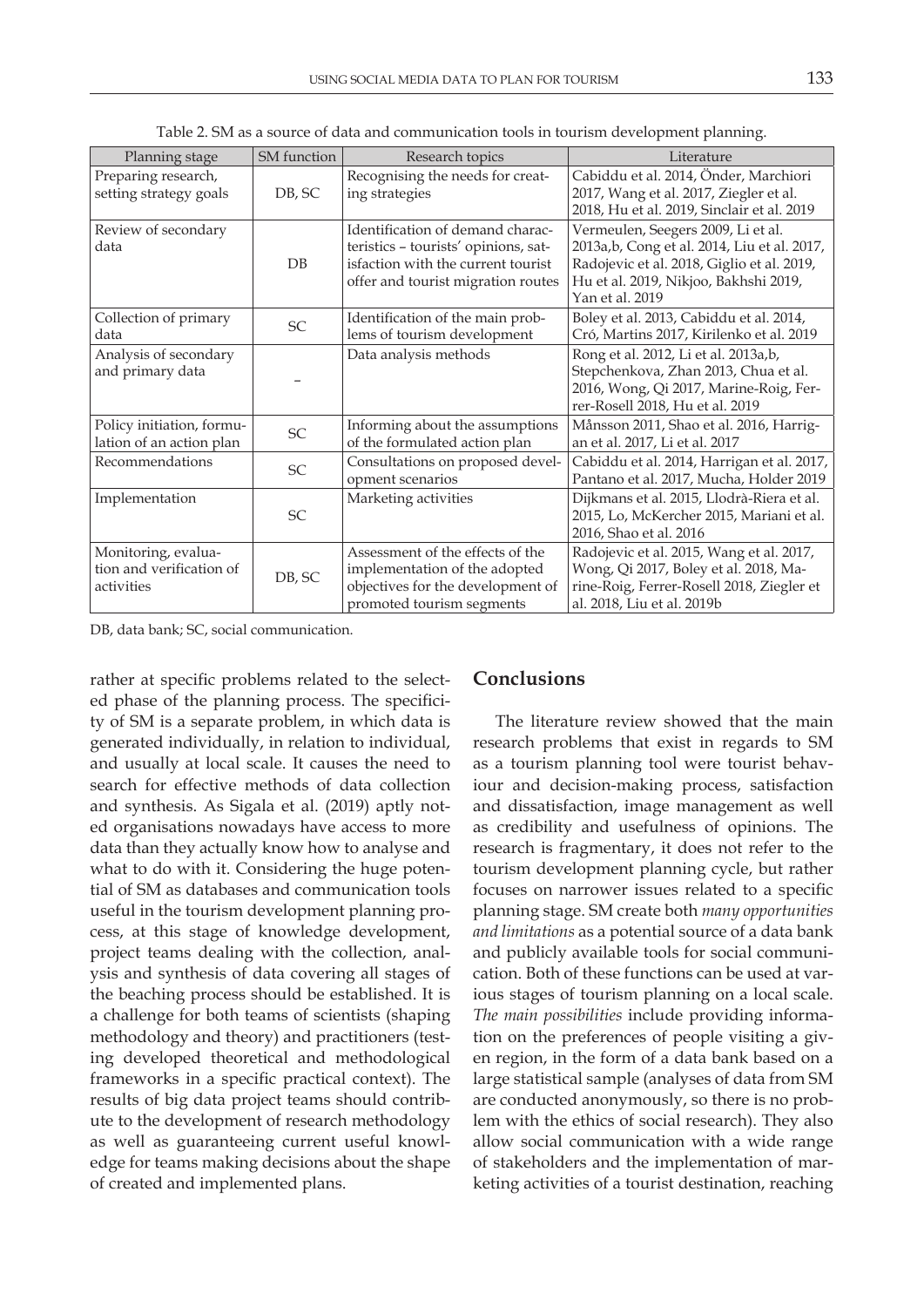the right target group. The *main limitation* is dealing with dynamic, complex data bank that can be hard in rapidly changing SM platforms. Also the target group could be difficult to identify due to the fact of anonymous nature of the Internet use. Difficulties may also be generated by the policy of companies running social networking sites, associated with, for example, not disclosing the methods of creating rankings, which in turn causes difficulties in data interpretation.

The presented concept of tourism planning is based on well-known assumptions regarding planning and enriches them with new sources of information and communication channels such as SM. It allows to achieve a greater degree of social participation, and thus to achieve solutions better adapted to the expectations of different groups of stakeholders and adaptation to dynamically changing conditions. The versatility and diversity of forms in which SM occur, allows their use in many aspects of tourism development, from diagnosis to marketing of implemented changes.

However, many issues require detailed elaboration, above all in the methodological aspect. Previously published articles provide only rudimentary information on communication with stakeholder groups and data collection from tourist websites. These issues require further elaboration, in particular, in the process of creating and analysing a data bank, so that it is not time- and capital-intensive. An important issue is also determining the characteristics of SM users. One should not put forward a simple conclusion here that the popularity of the Internet and SM make them reflect the structure of society. Specifying the characteristics of UGC will allow to determine which segment of clients they represent and, therefore, whose expectations can be satisfied.

Planning for tourism development is a difficult task and requires constant learning, modifying existing methods and developing completely new ones that allow the use of information from further sources. The potential of SM has already been noticed in the works related to the tourism development planning process, but it is still a path full of new phenomena requiring a widespread diagnosis. Hence, at this stage of knowledge development, an important direction of research should be a holistic, long-term approach, covering the entirety of a given planning cycle

and plan implementation. It is a challenge both for teams of scientists (shaping methodology and theory) and for the practitioners (testing developed theoretical and methodological frameworks in a specific practical context).

#### **Acknowledgements**

This research did not receive any specific grant from funding agencies in the public, commercial or not-for-profit sectors. We thank the reviewers for comments that improved the manuscript.

#### **Author contributions**

Alina Zajadacz 50%, Aleksandra Minkwitz 50%.

### **References**

- Aaby N., Discenza R., 2006. Strategic marketing and new product development. *Journal of Business and Industrial Marketing* 8(2): 61–62. DOI 10.1108/08858629310041357.
- Agustí D.P, 2018. Characterizing the location of tourist images in cities. Differences in user-generated images (Instagram), official tourist brochures and travel guides. *Annals of Tourism Research* 73: 103–115. DOI 10.1016/j. annals.2018.09.001.
- Allen S.D., Wickwar D.A., Clark F.P., Potts R., Snyder S.A., 2009. *Values, beliefs, and attitudes technical guide for Forest Service land and resource management, planning, and decisionmaking*. *USDA Forest Service – General Technical Report PNW-GTR*.
- Amaro S., Duarte P., 2015. An integrative model of consumers' intentions to purchase travel online. *Tourism Management* 46: 64–79. DOI 10.1016/j.tourman.2014.06.00.
- Ayeh J.K., Au N., Law R., 2013. Predicting the intention to use consumer-generated media for travel planning. *Tourism Management* 35: 132–143. DOI 10.1016/j.tourman.2012.06.010.
- Baka V., 2016. The becoming of user-generated reviews: Looking at the past to understand the future of managing reputation in the travel sector. *Tourism Management* 53: 148–162. DOI 10.1016/j.tourman.2015.09.004.
- Banerjee S., Chua A.Y.K., 2016. In search of patterns among travellers' hotel ratings in TripAdvisor. *Tourism Management* 53: 125–131. DOI 10.1016/j.tourman.2015.09.020.
- Beer A., Hodgson L., Connor A.O., Sigala M., 2018. *Development and Evaluation of Economic Development Measures*. University of South Australia, Adelaide.
- Benckendorff P., Sheldon P.J., Fesenmaier D.R., 2014. Tourism information technology. Online: books.google.pl/ books?id=Hye2BAAAQBAJ&hl=pl&source=gbs\_book\_ other\_versions (accessed 21 August 2020).
- Boley B., Magnini V.P., Tuten T.L., 2013. Social media picture posting and souvenir purchasing behavior: Some initial findings. *Tourism Management* 37: 27–30. DOI 10.1016/j. tourman.
- Boley B.B., Jordan E.J., Kline C., Knollenberg W., 2018. Social return and intent to travel. *Tourism Management* 64: 119–128. DOI 10.1016/j.tourman.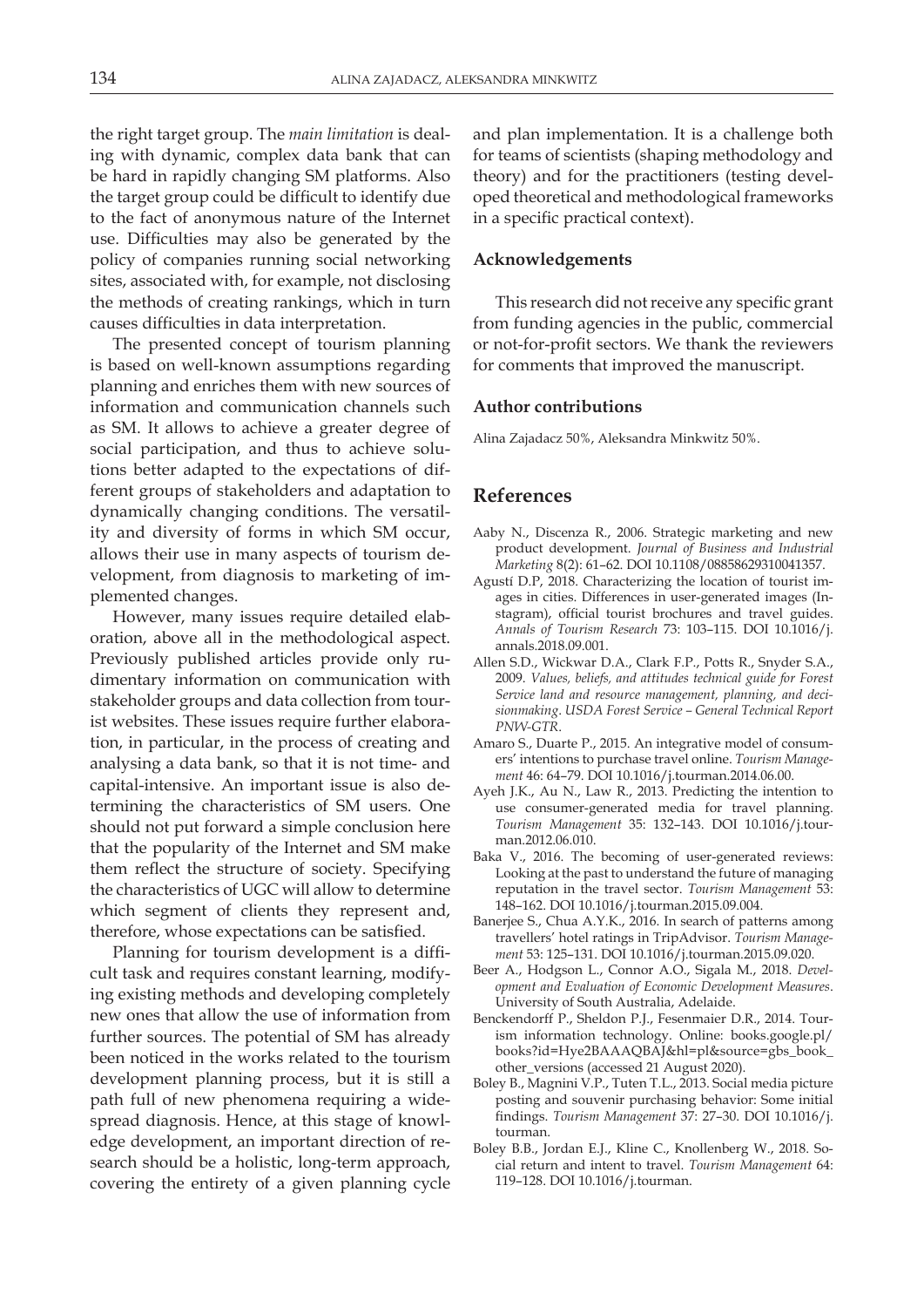- Brynjolfsson E., McAfee A., 2012. Big data: The management revolution. *Harvard Business Review*, 2012(10): 1–9. Online: hbr.org/2012/10/big-data-the-management-revolution (accessed 21 August 2020).
- Büschken J., Allenby G.M., 2016. Sentence-based text analysis for customer reviews. *Marketing Science* 35(6): 953– 975. DOI 10.1287/mksc.
- Cabiddu F., de Carlo M., Piccoli G., 2014. Social media affordances: Enabling customer engagement. *Annals of Tourism Research* 48: 175–192. DOI 10.1016/j.annals.
- Chua A., Servillo L., Marcheggiani E., Moere A. Vande, 2016. Mapping Cilento: Using geotagged social media data to characterize tourist flows in southern Italy. *Tourism Management* 57: 295–310. DOI 10.1016/j.tourman.
- Cong L., Wu B., Morrison A.M., Shu H., Wang M., 2014. Analysis of wildlife tourism experiences with endangered species: An exploratory study of encounters with giant pandas in Chengdu, China. *Tourism Management* 40: 300–310. DOI 10.1016/j.tourman.
- Cova B., Cova V., 2002. Tribal marketing: The tribalisation of society and its impact on the conduct of marketing. *European Journal of Marketing* 36(5/6): 595–620. DOI 10.1108/03090560210423023.
- Cró S., Martins A.M., 2017. The importance of security for hostel price premiums: European empirical evidence. *Tourism Management* 60: 159–165. DOI 10.1016/j.tourman.2016.11.021.
- Cuesta C.E., Martínez-Prieto M.A., Fernández J.D., 2013. *Towards an architecture for managing big semantic data in real-time.* Springer, Berlin, Heidelberg. DOI 10.1007/978- 3-642-39031-9\_5.
- Dabner N., 2012. "Breaking Ground" in the use of social media: A case study of a university earthquake response to inform educational design with Facebook. *Internet and Higher Education* 15(1): 69–78. DOI 10.1016/j.iheduc.2011.06.001.
- Dijkmans C., Kerkhof P., Beukeboom C.J., 2015. A stage to engage: Social media use and corporate reputation. *Tourism Management* 47: 58–67. DOI 10.1016/j.tourman.2014.09.005.
- Dinhopl A., Gretzel U., 2016. Selfie-taking as touristic looking. *Annals of Tourism Research* 57: 126–139. DOI 10.1016/j. annals.2015.12.015.
- Dinis F.M.G., da Costa C.M.M., da Pacheco O.M.R., 2019. Composite indicators for measuring the online search interest by a tourist destination. In: M. Sigala, R. Rahimi, M. Thelwall (eds), *Big data and innovation in tourism, travel, and hospitality: Managerial approaches, techniques, and applications*. Springer, Singapore: 1–20.
- Dischinger M., Hope D., Gries C., Zhu W., Fagan W.F., Redman C.L., Vergurg P.H., 2007. Continental scale quatification of landscape values using social media data. *PNAS* 113(46): 12974–12979. DOI 10.1073/pnas.
- Duncan T., Moriarty S., 1999. Commentary on Relationship-based marketing communication. *Australasian Marketing Journal* 7(1): 118–120.
- EPA [Environmental Protection Agency], 2020. Community culture and the environment: A guide to understanding a sense of place. Online: conservationtools-production.s3.amazonaws.com/library\_item\_files/450/500/ community\_culture.pdf?AWSAccessKeyId=AKIAI-QFJLILYGVDR4AMQ&Expires=1598462887&Signature=qHUUCIAxuG17Ll1lGli1JpbnZTk%3D (accessed 21 August 2020).
- Fang B., Ye Q., Kucukusta D., Law R., 2016. Analysis of the perceived value of online tourism reviews: Influence of

readability and reviewer characteristics. *Tourism Management* 52: 498–506. DOI 10.1016/j.tourman.

- Filieri R., 2016. What makes an online consumer review trustworthy? *Annals of Tourism Research* 58: 46–64. DOI 10.1016/j.annals.2015.12.019.
- Filieri R., Alguezaui S., McLeay F., 2015. Why do travelers trust TripAdvisor? Antecedents of trust towards consumer-generated media and its influence on recommendation adoption and word of mouth. *Tourism Management* 51: 174–185. DOI 10.1016/j.tourman.2015.05.007.
- Fischer E., Reuber A. R., 2011. Social interaction via new social media: (How) can interactions on Twitter affect effectual thinking and behavior? *Journal of Business Venturing*  26(1): 1–18. DOI 10.1016/j.jbusvent.
- Fletcher J., 2005. The tourism development planning process. In: Cooper C.H., Fletcher J., Fyall A., Gilbert D., Wanhill S. (eds), *Tourism Principles and Practice*. Pearson Educational Limited: 296–331, Harlow.
- Fotis J., Buhalis D., Rossides N., 2011. Social media impact on holiday travel planning: The case of the Russian and the FSU markets. *International Journal of Online Marketing*  1(4): 1–19.
- Gandomi A., Haider M., 2015. Beyond the hype: Big data concepts, methods, and analytics. *International Journal of Information Management* 35(2): 137–144. DOI 10.1016/j. ijinfomgt.
- Geetha M., Singha P., Sinha S., 2017. Relationship between customer sentiment and online customer ratings for hotels – An empirical analysis. *Tourism Management* 61: 43–54. DOI 10.1016/j.tourman.
- Giglio S., Bertacchini F., Bilotta E., Pantano P., 2019. Using social media to identify tourism attractiveness in six Italian cities. *Tourism Management* 72: 306–312. DOI 10.1016/j. tourman.
- Grębosz M., Siuda D., Szymański G., 2016. *Social media marketing*. Wydawnictwo Politechniki Łódzkiej, Łódź.
- Griffin A., 2013. Obtaining customer needs for product development. In: Kahn K. (eds), *The PDMA Handbook of New Product Development*. John Wiley & Sons, Inc., Hoboken, New Jersey: 213–230. DOI 10.1002/9781118466421.ch13.
- Grimm K.E., Needham M.D., 2012. Internet promotional material and conservation volunteer tourist motivations: A case study of selecting organizations and projects. *Tourism Management Perspectives* 1(1): 17–27. DOI 10.1016/j. tmp.2011.12.007.
- Günther W.A., Mehrizi M.H.R., Huysman M., Feldberg F., 2017. Debating big data: A literature review on realizing value from big data. *Journal of Strategic Information Systems* 26(3): 191–209. DOI 10.1016/j.jsis.2017.07.003.
- Guo Y., Barnes S.J., Jia Q., 2017. Mining meaning from online ratings and reviews: Tourist satisfaction analysis using latent dirichlet allocation. *Tourism Management* 59: 467– 483. DOI 10.1016/j.tourman.2016.09.009.
- Harrigan P., Evers U., Miles M., Daly T., 2017. Customer engagement with tourism social media brands. *Tourism Management* 59: 597–609. DOI 10.1016/j.tourman.2016.09.015.
- Hu N., Zhang T., Gao B., Bose I., 2019. What do hotel customers complain about? Text analysis using structural topic model. *Tourism Management* 72: 417–426. DOI 10.1016/j. tourman.2019.01.002.
- IEDC [International Economic Development Council], 2014. *Making it count: metrics for high performing EDOs*. Washington.
- Jacobsen J.K.S., Munar A.M., 2012. Tourist information search and destination choice in a digital age. *Tour-*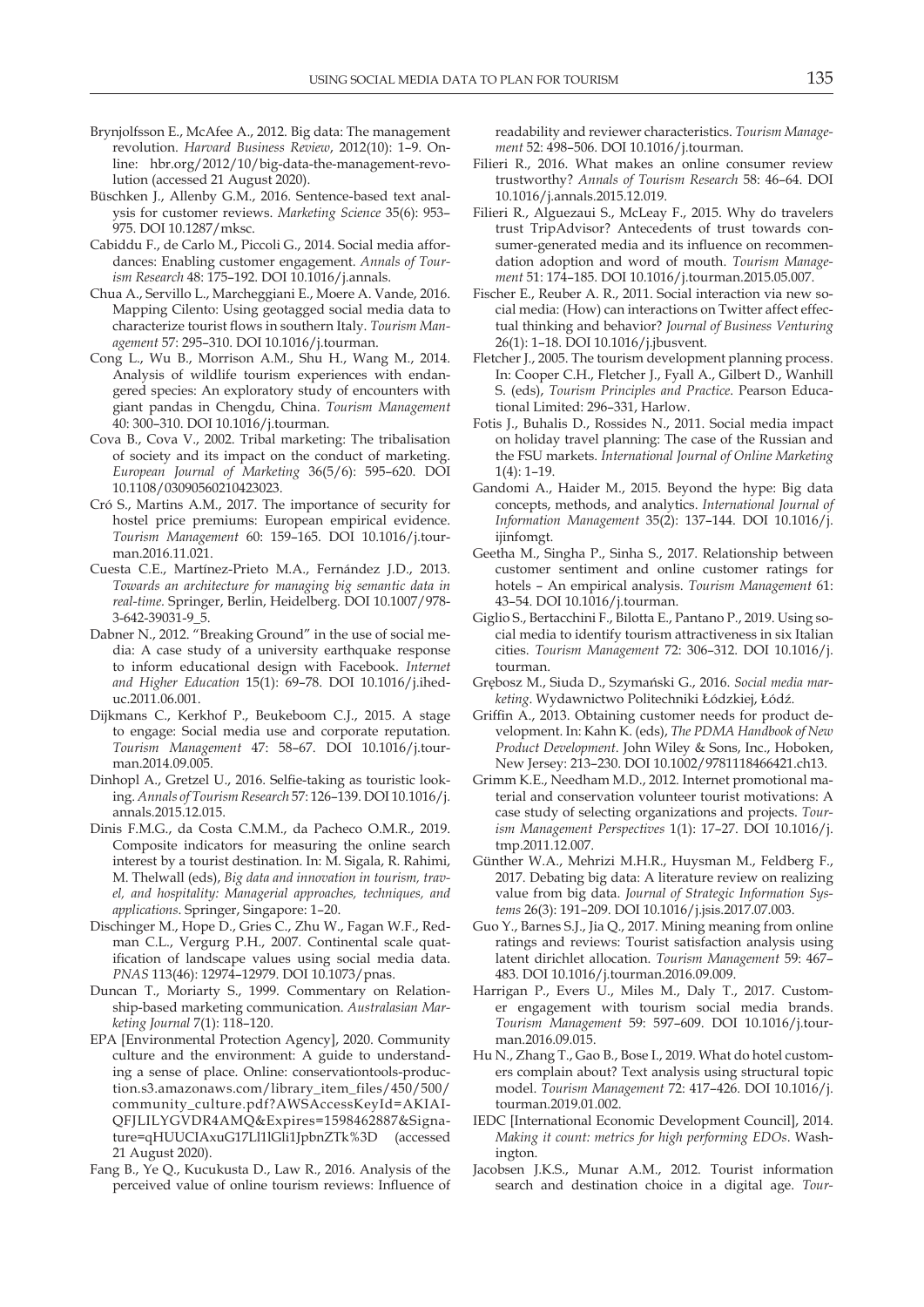*ism Management Perspectives* 1(1): 39–47. DOI 10.1016/j. tmp.2011.12.005.

- Jennings G., 2010. *Tourism research*. Wily Australia Tourism Series, Milton.
- Kaplan A.M., Haenlein M., 2010. Users of the world, unite! The challenges and opportunities of Social Media. *Business Horizons* 53(1): 59–68. DOI 10.1016/j.bushor.2009.09.003.
- Kietzmann J.H., Hermkens K., Mccarthy I.P., Silvestre B.S., 2011. Social media ? Get serious! Understanding the functional building blocks of social media. *Business Horizons* 54(3): 241–251. DOI 10.1016/j.bushor.2011.01.005.
- Kim G.H., Trimi S., Chung J.H., 2014. Big-data applications in the government sector. *Communications of the ACM* 57(3): 78–85. DOI 10.1145/2500873.
- Kim H., Stepchenkova S., 2015. Effect of tourist photographs on attitudes towards destination: Manifest and latent content. *Tourism Management* 49: 29–41. DOI 10.1016/j.tourman.2015.02.004.
- Kirilenko A.P., Stepchenkova S.O., Hernandez J.M., 2019. Comparative clustering of destination attractions for different origin markets with network and spatial analyses of online reviews. *Tourism Management* 72: 400–410. DOI 10.1016/j.tourman.2019.01.001.
- Kozinets R.V., 2010. Netnography: Doing ethnographic research online. *International Journal of Advertising*. DOI 10.2501/S026504871020118X.
- Lavertu S., 2016. We all need help: "Big Data" and the mismeasure of public administration. *Public Administration Review* 76(6): 864–872. DOI 10.1111/puar.12436.
- Lee C.C., Hu C.,2005. Analyzing hotel customers' e-complaints from an Internet complaint forum. *Journal of Travel and Tourism Marketing* 17(2–3): 167–181. DOI 10.1300/ j073v17n02\_13.
- Lee W., Gretzel U., 2012. Designing persuasive destination websites: A mental imagery processing perspective. *Tourism Management* 33(5): 1270–1280. DOI 10.1016/j.tourman.2011.10.012.
- Lehrer C., Wieneke A., vom Brocke J., Jung R., Seidel S., 2018. How big data analytics enables service innovation: Materiality, affordance, and the individualization of service. *Journal of Management Information Systems 35*(2): 424–460. DOI 10.1080/07421222.2018.1451953.
- Levy S.E., Duan W., Boo S., 2013. An analysis of one-star online reviews and responses in the Washington, D.C., lodging market. *Cornell Hospitality Quarterly* 54(1): 49–63. DOI 10.1177/1938965512464513.
- Li C., Cui G., Peng L., 2017. The signaling effect of management response in engaging customers: A study of the hotel industry. *Tourism Management* 62: 42–53. DOI 10.1016/j.tourman.2017.03.009.
- Li G., Law R., Vu H.Q., Rong J., 2013a. Discovering the hotel selection preferences of Hong Kong inbound travelers using the Choquet Integral. *Tourism Management* 36, 321–330. DOI 10.1016/j.tourman.2012.10.017.
- Li H., Ye Q., Law R., 2013b. Determinants of customer satisfaction in the hotel industry: An application of online review analysis. *Asia Pacific Journal of Tourism Research* 18(7): 784–802. DOI 10.1080/10941665.2012.708351.
- Liu X., Schuckert M., Law R., 2018. Utilitarianism and knowledge growth during status seeking: Evidence from text mining of online reviews. *Tourism Management* 66: 38–46. DOI 10.1016/j.tourman.2017.11.005.
- Liu X., Zhang Z., Law R., Zhang Z., 2019a. Posting reviews on OTAs: Motives, rewards and effort. *Tourism Management* 70: 230–237. DOI 10.1016/j.tourman.2018.08.013.
- Liu Y., Huang K., Bao J., Chen K., 2019b. Listen to the voices from home: An analysis of Chinese tourists' sentiments regarding Australian destinations. *Tourism Management* 71: 337–347. DOI 10.1016/j.tourman.2018.10.004.
- Liu Y., Teichert T., Rossi M., Li H., Hu, F., 2017. Big data for big insights: Investigating language-specific drivers of hotel satisfaction with 412,784 user-generated reviews. *Tourism Management* 59: 554–563. DOI 10.1016/j.tourman.2016.08.012.
- Liu Z., Park S., 2015. What makes a useful online review? Implication for travel product websites. *Tourism Management* 47: 140–151. DOI 10.1016/j.tourman.2014.09.020.
- Liu Z., Siguaw J.A., Enz C.A., 2008. Using tourist travel habits and preferences to assess strategic destination positioning: The case of Costa Rica. *Cornell Hospitality Quarterly* 49(3): 258–281. DOI 10.1177/1938965508322007.
- Llodrà-Riera I., Martínez-Ruiz M.P., Jiménez-Zarco A.I., Izquierdo-Yusta A., 2015. A multidimensional analysis of the information sources construct and its relevance for destination image formation. *Tourism Management* 48: 319–328. DOI 10.1016/j.tourman.2014.11.012.
- Lo I.S., McKercher B., 2015. Ideal image in process: Online tourist photography and impression management. *Annals of Tourism Research* 52: 104–116. DOI 10.1016/j.annals.2015.02.019.
- Lo I.S., McKercher B., Lo, A. Cheung, C., Law, R., 2011. Tourism and online photography. *Tourism Management* 32(4): 725–731. DOI 10.1016/j.tourman.2010.06.001.
- Lui T.W., Bartosiak M., Piccoli G., Sadhya V., 2018. Online review response strategy and its effects on competitive performance. *Tourism Management* 67: 180–190. DOI 10.1016/j.tourman.2018.01.014.
- Lyu S.O., 2016. Travel selfies on social media as objectified self-presentation. *Tourism Management* 54: 185–195. DOI 10.1016/j.tourman.2015.11.001.
- Mankad S., "Spring" Han H., Goh, J., Gavirneni S., 2016. Understanding online hotel reviews through automated text analysis. *Service Science* 8(2): 124–138. DOI 10.1287/ serv.2016.0126.
- Månsson M., 2011. Mediatized tourism. *Annals of Tourism Research* 38(4): 1634–1652. DOI 10.1016/j.annals.2011.02.008.
- Mariani M.M., Borghi M., Gretzel U., 2019. Online reviews: Differences by submission device. *Tourism Management 70*: 295–298. DOI 10.1016/j.tourman.2018.08.022.
- Mariani M.M., Di Felice M., Mura M., 2016. Facebook as a destination marketing tool: Evidence from Italian regional destination management organizations. *Tourism Management* 54: 321–343. DOI 10.1016/j.tourman.2015.12.008.
- Marine-Roig E., Ferrer-Rosell B., 2018. Measuring the gap between projected and perceived destination images of Catalonia using compositional analysis. *Tourism Management* 68: 236–249. DOI 10.1016/j.tourman.2018.03.020.
- Marr B., 2018. How Much Data Do We Create Every Day? The Mind-Blowing Stats Everyone Should Read. Online: www.forbes.com/sites/bernardmarr/2018/05/21/ how-much-data-do-we-create-every-day-the-mindblowing-stats-everyone-should-read/#3682c5e060ba (accessed 21 August 2020).
- McCreary A., Seekamp E., Davenport M., Smith J.W., 2019. Exploring qualitative applications of social media data for place-based assessments in destination planning. *Current Issues in Tourism* 23(1): 82–98. DOI 10.1080/13683500.2019.1571023.
- Metaxas P., Mustafaraj E., 2014. Sifting the sand on the river bank: Social media as a source for research data. *It – Infor-*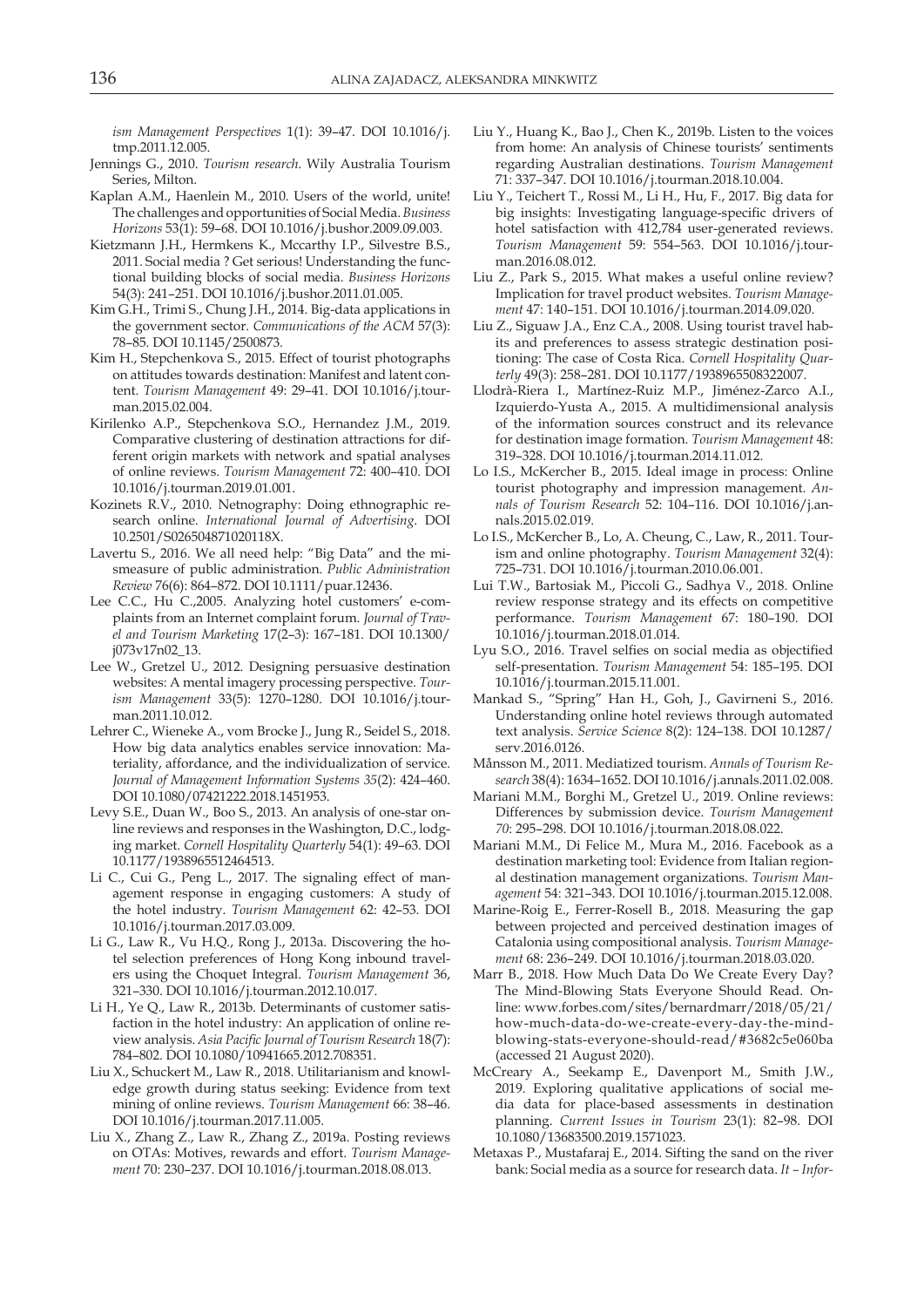*mation Technology* 56(5): 230–239. DOI 10.1515/itit-2014- 1047.

- Moro S., Rita P., Coelho J., 2017. Stripping customers' feedback on hotels through data mining: The case of Las Vegas Strip. *Tourism Management Perspectives* 23: 41–52. DOI 10.1016/j.tmp.2017.04.003.
- Mucha M., Holder A., 2019. The future of animals in tourism recreation: Social media as spaces of collective moral reflexivity. *Tourism Management Perspectives* 29: 1–8. DOI 10.1016/j.tmp.2018.10.002.
- Muchazondida M., Markwell K., 2014. The application of netnography in tourism studies. *Annals of Tourism Research* 48: 289–291. DOI 10.1016/j.annals.2014.07.005.
- Munar A.M., Jacobsen J.K.S., 2014. Motivations for sharing tourism experiences through social media. *Tourism Management* 43: 46–54. DOI 10.1016/j.tourman.2014.01.012.
- Muñiz A.M., Schau H.J., 2011. How to inspire value-laden collaborative consumer-generated content. *Business Horizons* 54(3): 209–217. DOI 10.1016/j.bushor.2011.01.002.
- Narangajavana Y., Callarisa Fiol L.J., Moliner Tena M.Á., Rodríguez Artola R.M., Sánchez García J., 2017. The influence of social media in creating expectations. An empirical study for a tourist destination. *Annals of Tourism Research* 65: 60–70. DOI 10.1016/j.annals.2017.05.002.
- Nguyen K.A., Coudounaris D.N., 2015. The mechanism of online review management: A qualitative study. *Tourism Management Perspectives* 16: 163–175. DOI 10.1016/j. tmp.2015.08.002.
- Nikjoo A., Bakhshi H., 2019. The presence of tourists and residents in shared travel photos. *Tourism Management* 70: 89–98. DOI 10.1016/j.tourman.2018.08.005.
- Nowacki M., 2017. Atrakcje turystyczne światowych metropolii w opinii użytkowników TripAdvisora. *Studia Periegetica* 3: 23–41.
- Önder I., Marchiori E., 2017. A comparison of pre-visit beliefs and projected visual images of destinations. *Tourism Management Perspectives* 21: 42–53. DOI 10.1016/j. tmp.2016.11.003.
- Pantano E., Priporas C.V., Stylos N., 2017. 'You will like it!' using open data to predict tourists' response to a tourist attraction. *Tourism Management* 60: 430–438. DOI 10.1016/j.tourman.2016.12.020.
- Papathanassis A., Knolle F., 2011. Exploring the adoption and processing of online holiday reviews: A grounded theory approach. *Tourism Management* 32(2): 215–224. DOI 10.1016/j.tourman.2009.12.005.
- Park S., Nicolau J.L., 2015. Asymmetric effects of online consumer reviews. *Annals of Tourism Research* 50: 67–83. DOI 10.1016/j.annals.2014.10.007.
- Park S., Nicolau J.L., 2017. Effects of general and particular online hotel ratings. *Annals of Tourism Research* 62: 114– 116. DOI 10.1016/j.annals.2016.10.010.
- Parra-López E., Bulchand-Gidumal J., Gutiérrez-Taño D., Díaz-Armas R., 2011. Intentions to use social media in organizing and taking vacation trips. *Computers in Human Behavior* 27: 640–654. DOI 10.1016/j.chb.2010.05.022.
- Phillips P., Moutinho L., 2014. Critical review of strategic planning research in hospitality and tourism. *Annals of Tourism Research* 48: 96–120. DOI 10.1016/j.annals.2014.05.013.
- Phillips P., Zigan K., Santos Silva M.M., Schegg, R,. 2015. The interactive effects of online reviews on the determinants of Swiss hotel performance: A neural network analysis. *Tourism Management* 50: 130–141. DOI 10.1016/j.tourman.2015.01.028.
- Polańska K., Wassilew A., 2015. Analizy big data w serwisach społecznościowych (Big data analyzes on social networks). *Nierówności Społeczne a Wzrost Gospodarczy,*  44(2): 117–128. DOI 10.15584/nsawg.2015.4.2.11.
- Prakash S.L., Perera P., Newsome D., Kusuminda T., Walker O., 2018. Reasons for visitor dissatisfaction with wildlife tourism experiences at highly visited national parks in Sri Lanka. *Journal of Outdoor Recreation and Tourism* 25(July): 102–112. DOI 10.1016/j.jort.2018.07.004.
- Radojevic T., Stanisic N., Stanic N., 2015. Ensuring positive feedback: Factors that influence customer satisfaction in the contemporary hospitality industry. *Tourism Management* 51: 13–21. DOI 10.1016/j.tourman.2015.04.002.
- Radojevic T., Stanisic N., Stanic N., Davidso, R., 2018. The effects of traveling for business on customer satisfaction with hotel services. *Tourism Management* 67: 326–341. DOI 10.1016/j.tourman.2018.02.007.
- Raguseo E., 2018. Big data technologies: An empirical investigation on their adoption, benefits and risks for companies. *International Journal of Information Management* 38(1): 187–195. DOI 10.1016/j.ijinfomgt.2017.07.008.
- Richards D.R., Friess D.A., 2015. A rapid indicator of cultural ecosystem service usage at a fine spatial scale: Content analysis of social media photographs. *Ecological Indicators* 53: 187–195. DOI 10.1016/j.ecolind.2015.01.034.
- Rong J., Vu H. Q., Law R., Li, G., 2012. A behavioral analysis of web sharers and browsers in Hong Kong using targeted association rule mining. *Tourism Management* 33(4): 731–740. DOI 10.1016/j.tourman.2011.08.006.
- Shao J., Li X., Morrison A.M., Wu, B., 2016. Social media micro-film marketing by Chinese destinations: The case of Shaoxing. *Tourism Management* 54: 439–451. DOI 10.1016/j.tourman.2015.12.013.
- Sigala M., Beer A., Hodgson L., O'Connor A., 2019. Big data for measuring the impact of tourism economic development programmes: A process and quality criteria framework for using big data. In: Sigala M., Rahimi R., Thelwall M. (eds), *Big data and innovation in tourism, travel, and hospitality. managerial approaches, techniques, and applications*. Springer, Singapore: 57–74.
- Sinclair M., Ghermandi A., Moses S.A., Joseph S., 2019. Recreation and environmental quality of tropical wetlands: A social media based spatial analysis. *Tourism Management*  71(2751): 179–186. DOI 10.1016/j.tourman.2018.10.018.
- Snijders C., Matzat U., Reips U.D., 2012. Big data: Big gaps of knowledge in the field of Internet science. *International Journal of Internet Science* 2012(1): 1–5.
- Sonter L.J., Watson K.B., Wood S.A., Ricketts T.H., 2016. Spatial and temporal dynamics and value of nature-based recreation, estimated via social media. *PLoS ONE 11*(9). DOI 10.1371/journal.pone.0162372.
- Sparks B.A., So K.K.F., Bradley G.L., 2016. Responding to negative online reviews: The effects of hotel responses on customer inferences of trust and concern. *Tourism Management* 53: 74–85. DOI 10.1016/j.tourman.2015.09.011.
- Stepchenkova S., Zhan F., 2013. Visual destination images of Peru: Comparative content analysis of DMO and user-generated photography. *Tourism Management* 36: 590–601. DOI 10.1016/j.tourman.2012.08.006.
- Tavakoli R., Wijesinghe S.N.R., 2019. The evolution of the web and netnography in tourism: A systematic review. *Tourism Management Perspectives* 29: 48–55. DOI 10.1016/j.tmp.2018.10.008.
- Torres E.N., Adler H., Behnke C., 2014. Stars, diamonds, and other shiny things: The use of expert and consum-